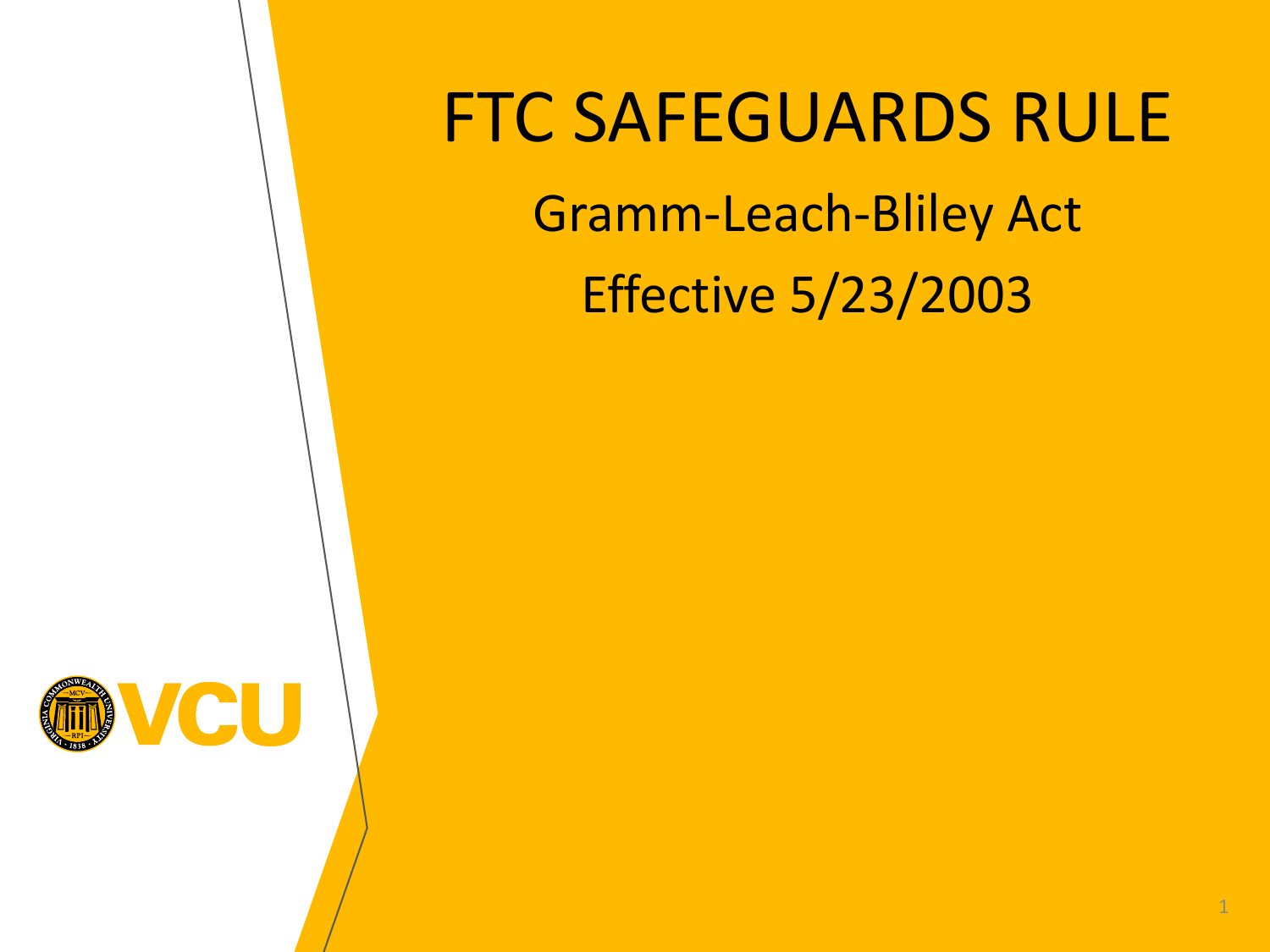# Introduction

- The purpose of the FTC Safeguards Rule is to:
	- [Ensure the security and confidentiality of customer information.](https://www.ftc.gov/tips-advice/business-center/privacy-and-security/gramm-leach-bliley-act)
		- Customer information is defined as any record containing nonpub personal information such as a social security number, whether in electronic, or other form, that is handled or maintained by or on b VCU or its affiliates.
	- Protect against any anticipated threats or hazards to the security or integrity of such records.
	- Protect against unauthorized access to or use of such records or inform that could result in substantial harm or inconvenience to any custome
- This rule is governed by the Federal Trade Commission and is required by t Gramm-Leach-Bliley Act that was signed into law on November 12, 1999. https://www.ftc.gov/tips-advice/business-center/privacy-and-security/gra leach-bliley-act for more information on the Gramm-Leach-Bliley Act.

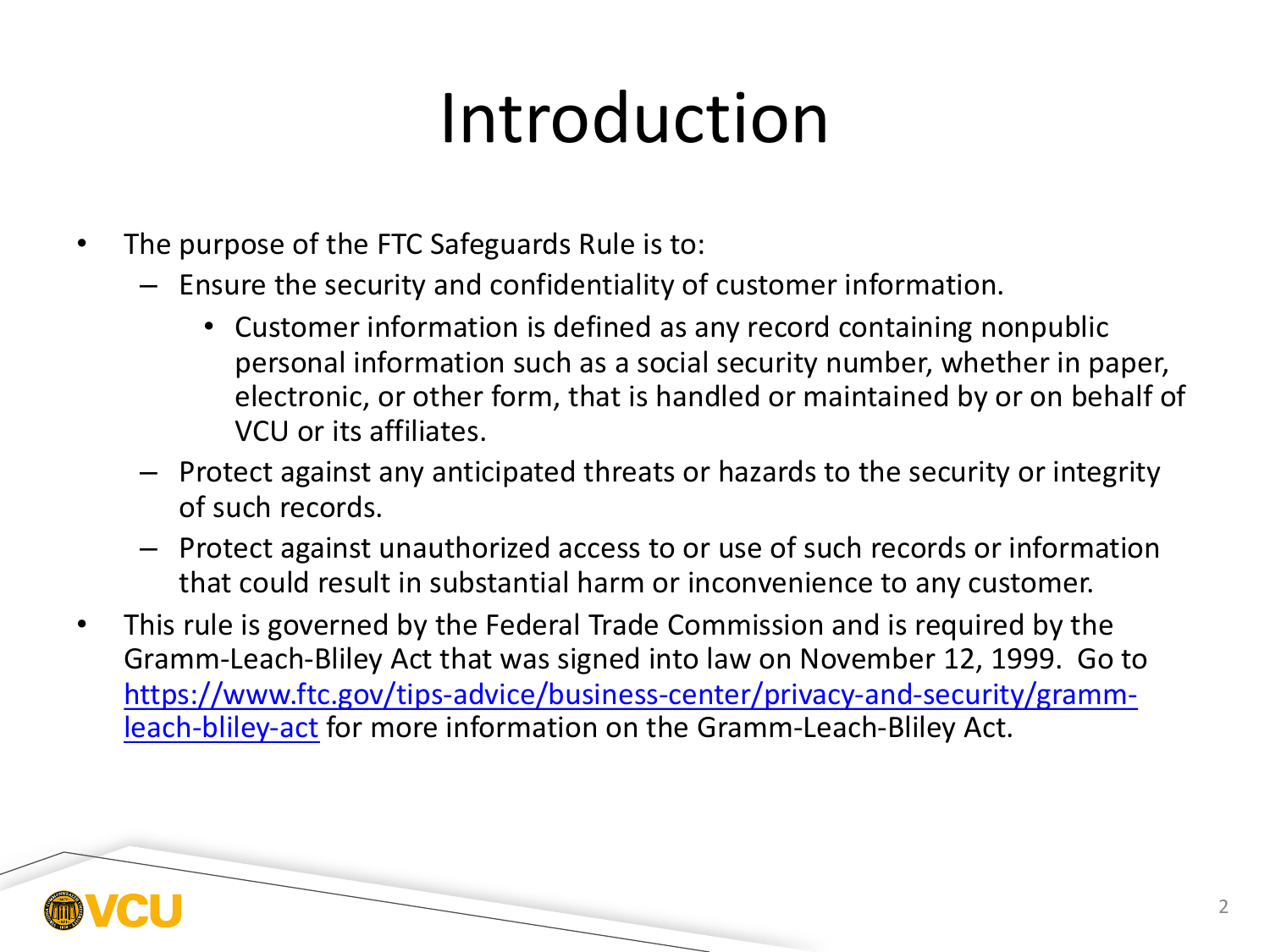#### Standards for Safeguarding Customer Information

• The goal of Virginia Commonwealth University is to eliminate unacceptable risks in order to safeguard customer information and protect the confidentiality and privacy rights of its customers.

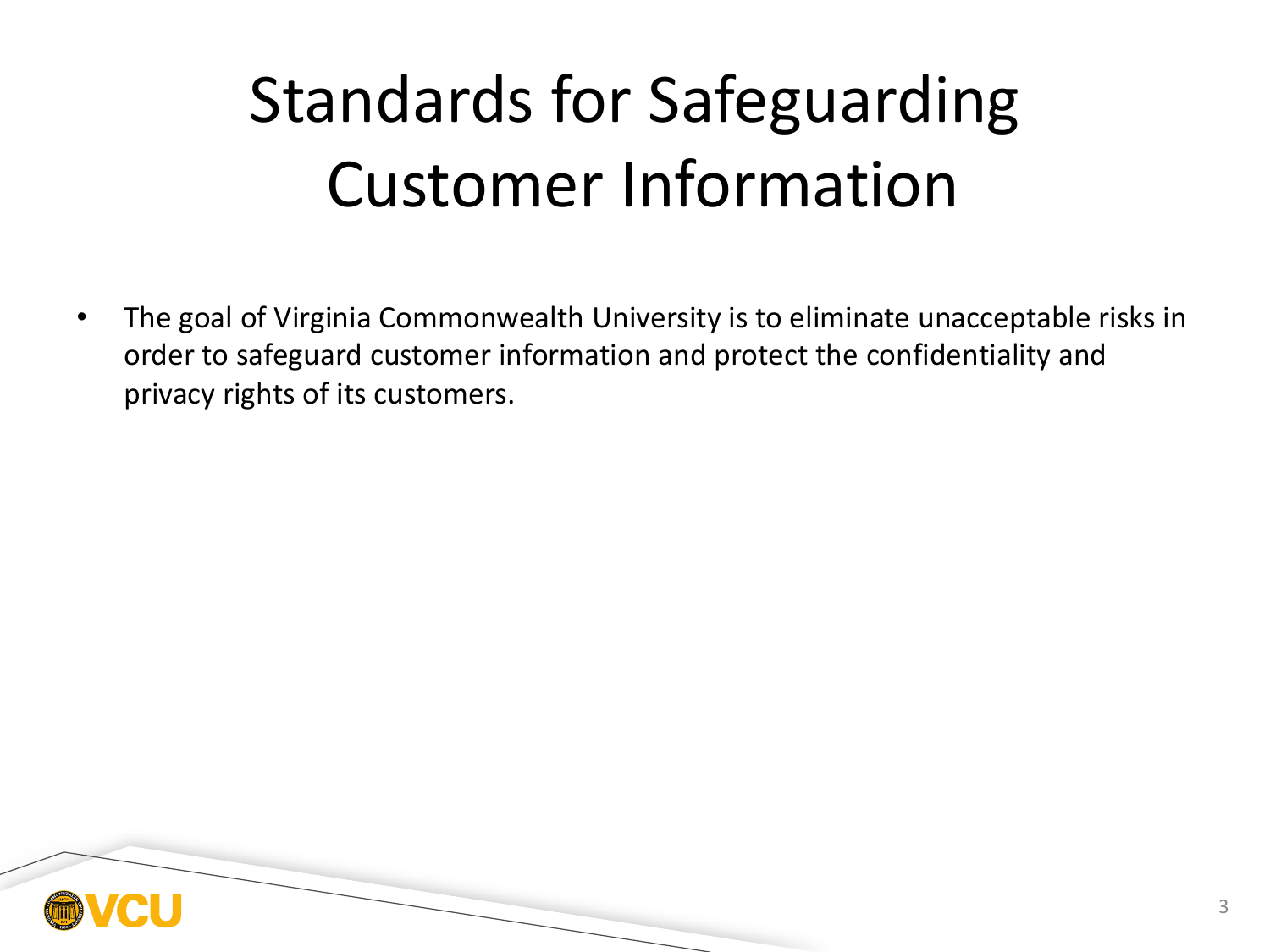### Protected Customer Information

- n The privacy rule limits the use and disclosure of customer information. View Family Educational Rights and Privacy Act (FERPA) at this website: http://rar.vcu.edu/records/family-educational-rights-and-privacy-act/
- "Use" refers to what is done with the protected information, such as nonp information, within VCU.
- "Disclosure" refers to what is given out to an external entity for use outsid VCU.
- Covered Entities:
	- Non directory information such as social security number, grades, sche GPAs, bank account numbers, and academic standing.

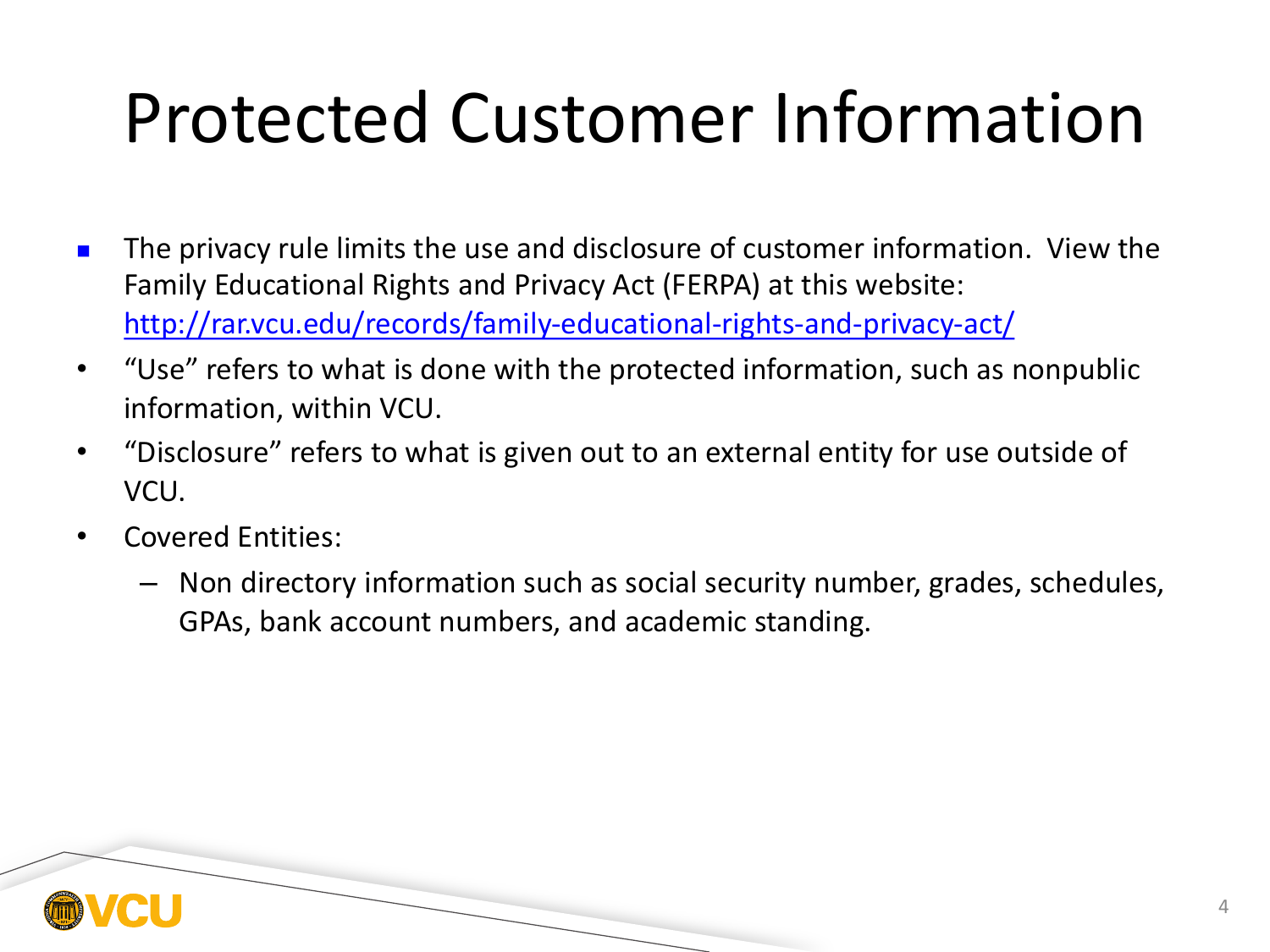#### Practical Tips for Safeguarding Customer Information

- Do not leave confidential data unattended or visible by others.
- Shred and never recycle documents containing confidential customer information such as a social security number.
- Secure all daily work in locked file cabinets or drawers.
- Protect secured areas lock all doors, and never loan your key.
- Talk quietly when discussing confidential or private information with a customer.
	- Avoid the use of names or other identifying information whenever possible.
- Sensitive information should not be sent to remote printers or photocopiers where access is uncontrolled. Nor should it be faxed where the physical security of the receiver is unknown.
	- Include a confidential statement on your fax transmittal sheet that information sent to the incorrect destination be destroyed, and requesting notification to the sender of such errors.
	- Do not dispose of documents containing nonpublic information in wastebaskets, or recycling bins; instead, shred or otherwise destroy before discarding.
- Sensitive information should never be left on voicemail, or answering machines.
- Avoid using nonpublic information via e-mail.
- Use password-activated screensavers.

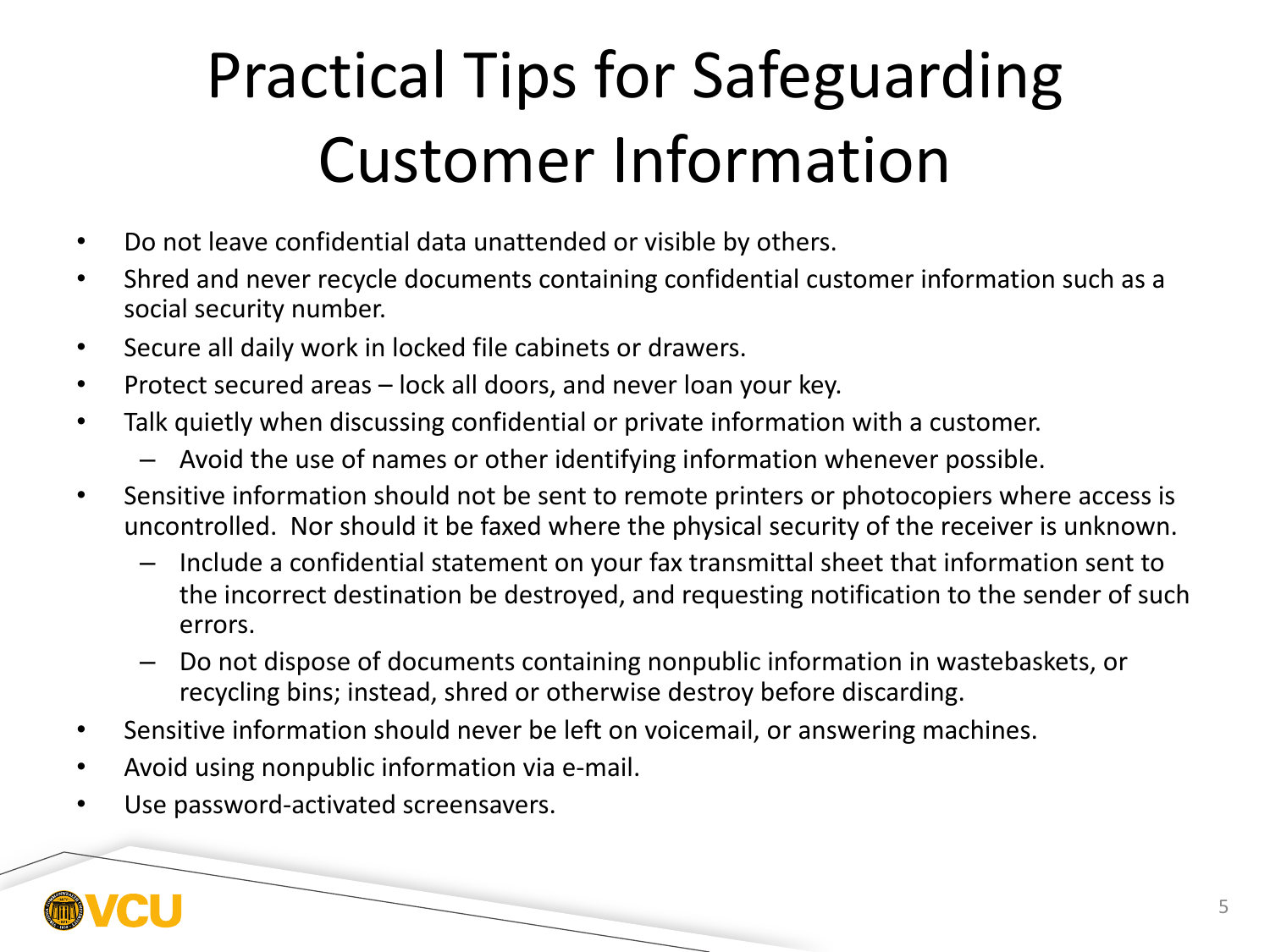## [What This Means](https://policy.vcu.edu/universitywide-policies/policy-categories/finance/)

- VCU [should safeguard customers info](http://www.hr.vcu.edu/policies/)rmation by adhering to the following policies a guidelines:
	- Federal Educational Rights and Privacy Act (FERPA) https://www2.ed.gov/policy/gen/guid/fpco/ferpa/index.html
	- State and University policies on Records Retention and Disposition https://ts.vcu.edu/askit/policies-and-publications/records-management/
	- University Information Technology Policies and Guidelines https://ts.vcu.edu/aboutus/information-security/it-policies-standards-baselines-and-guidelines/
	- University Financial Policies https://policy.vcu.edu/universitywide-policies/po categories/finance/
	- State of Virginia Information Technology Policies and Guidelines http://www.vita.virginia.gov/library/default.aspx?id=537
	- State and University Human Resources Policies and Guidelines http://www.hr.vcu.edu/policies/